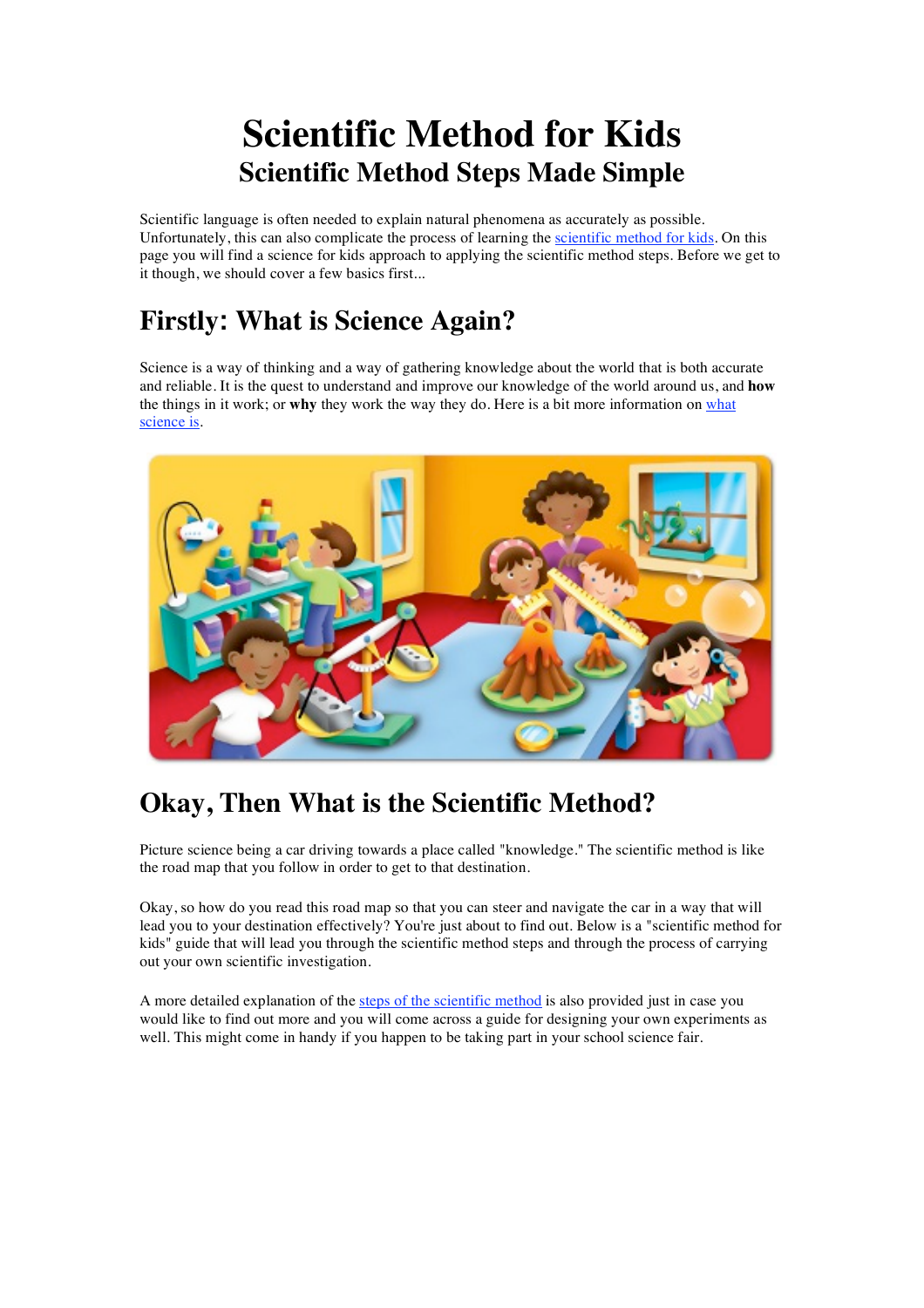#### **Steps of the Scientific Method for Kids**

Scientists use the scientific method to find answers to questions and to solve problems. Although there are many different versions of it in use today, you will find that what they are really based on is making observations, asking questions and looking for answers to questions through science experiments. In order to use the scientific method to find answers to your own questions, you will need to:

- **Make Observations**
- **Do Some Research**
- **Form a Hypothesis**
- **Test Your Hypothesis**
- **And Draw Conclusions**

## **Scientific Method for Kids: Making Observations**

When using the scientific method to carry out your own investigations, one of the first things you will need to do is make observations and ask questions. How do you go about doing this? Simple... Just take a look at the things around you.

Does something make you curious? Does something seem strange to you? Do you wonder **what** causes something or **why** something happens? Ask yourself questions; Why is the sky blue? Why are the birds flying south for winter? What makes soda fizzy? The possibilities for observations and questions are endless.



Now as you make your observations, pay special attention to things that catch your attention. What you are trying to do in this step is find something that really interests you that you would like to find out more about.



As an example of an observation, you might have noticed a colorful rainbow in the sky and might have thought to yourself: "I wonder **what** it is that causes rainbows to appear in the sky?" Or you might even have thought: **"where** do those colors come from?"

## **Scientific Method for Kids: Background Research**

After you have made observations, asked questions and found something that really interests you that you would like to learn more about, the next step in the scientific method will be to do some background research to see what has already been discovered in your area of interest.

The library is a great place to start your background research. You'll find a wide variety of great resources, from books to magazines, to newspaper articles and even the internet. And don't forget the librarian; he will be able to point you in the right direction so that you can find the information you need.

Your science teacher will also be able to help you with the questions you have so don't forget to ask her for advice. And of

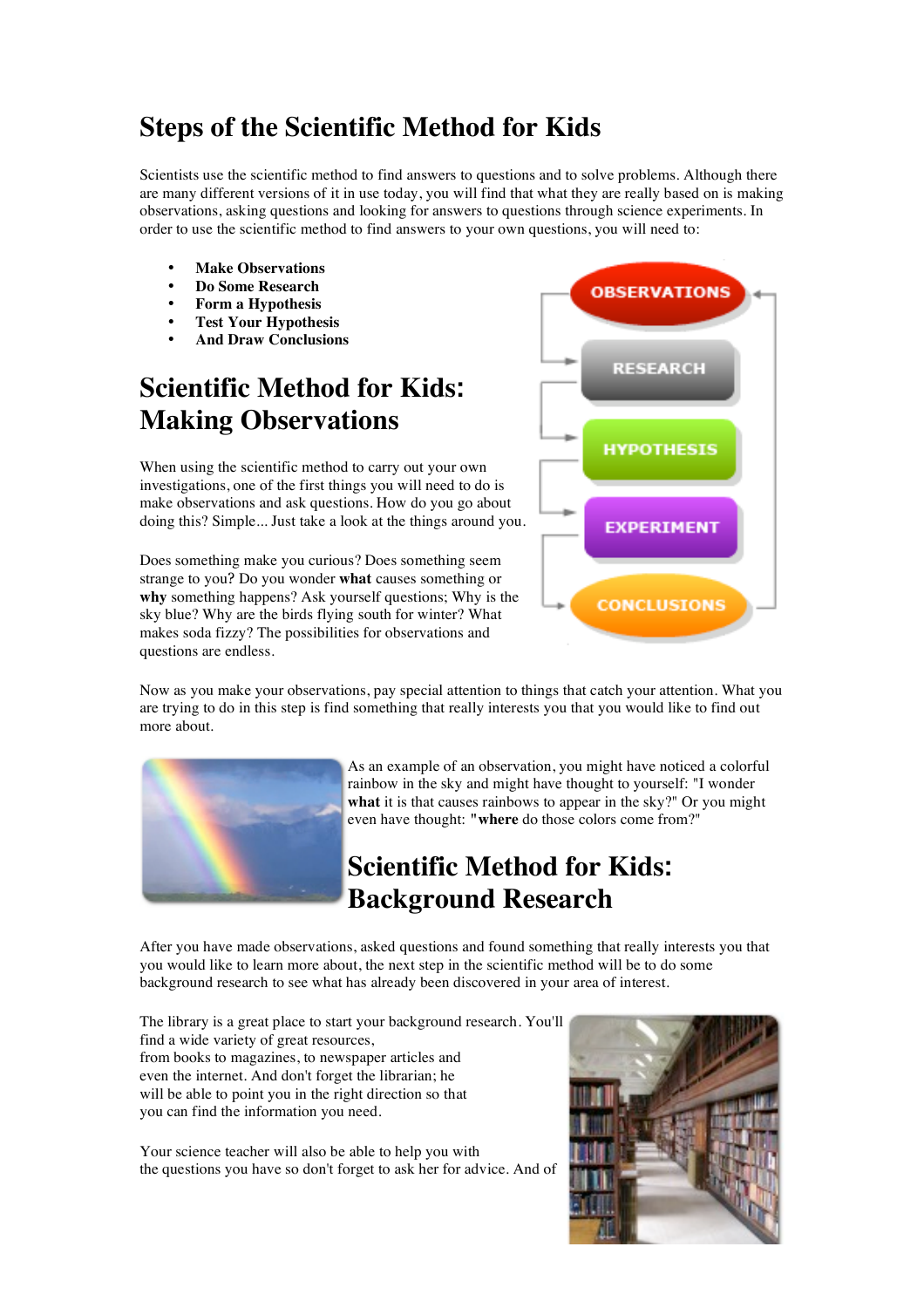course your parents will be more than willing to help you in your search for more information.

Your "scientific method for kids" task in this step is to try and find out as much as you can about the observations you have made and the questions or problems you have identified. You might even be surprised to find that your question has already been answered.

In a lot of cases though, you will probably still have unanswered questions, and this will call for you to do some further investigation and carry out an experiment so that you can hopefully find an answer to your question.

#### **Scientific Method for Kids: Forming a Hypothesis**

Now that you have done a bit of background research and have gained some insight into your question, the next scientific method step will involve you forming a testable hypothesis. A hy-pot-the-what...? Sounds like something complicated doesn't it? Well it's really quite simple.

A hypothesis is similar to an educated guess. It is a preliminary answer to the question you have asked that you will test to see if it is seems to be true. All you need to do to form your hypothesis is to take your original question, and turn it into an answer. For example, you might hypothesize that: rainbows appear as a result of water in the earth's atmosphere "bending" the light from the sun.

Keep in mind that it doesn't matter whether your hypothesis is "right" or "wrong". What you are trying to do here is form a hypothesis that you can test through an experiment. The results from your experiment will tell you whether the hypothesis was correct or not. So don't fuss too much over the wording. The most important thing is to just make sure that it is testable.

#### **Scientific Method for Kids: Conducting Experiments**

Here comes the real fun! Are you ready? In this step of the scientific method, you will be designing and conducting an experiment to test your hypothesis. Before you get stuck into it though, we should cover a few things about variables.

There are three types of variables that you need to consider when designing your experiment: **independent** variables; **dependent** variables, and **controlled** variables.

Independent variables are the things or factors you change in your experiment. You are completely in charge of them and they do not depend on anything else.

The dependent variable is the thing you measure whenever you make a change to the independent variable, and your control variables are the factors that you keep constant in each run of your experiment.

The way it works is that you will make a change to your independent variable. You will then measure the effect this change has on the dependent variable, and you will do this all while keeping the controlled variable unchanged. By repeating this process several times over, you can collect enough data from which to draw meaningful conclusions.



So go ahead and carry out your experiment. Make sure to record your observations and data in a well kept science journal or logbook.

This is not only good scientific practice, but it will also come in handy when when it comes time to draw some conclusions.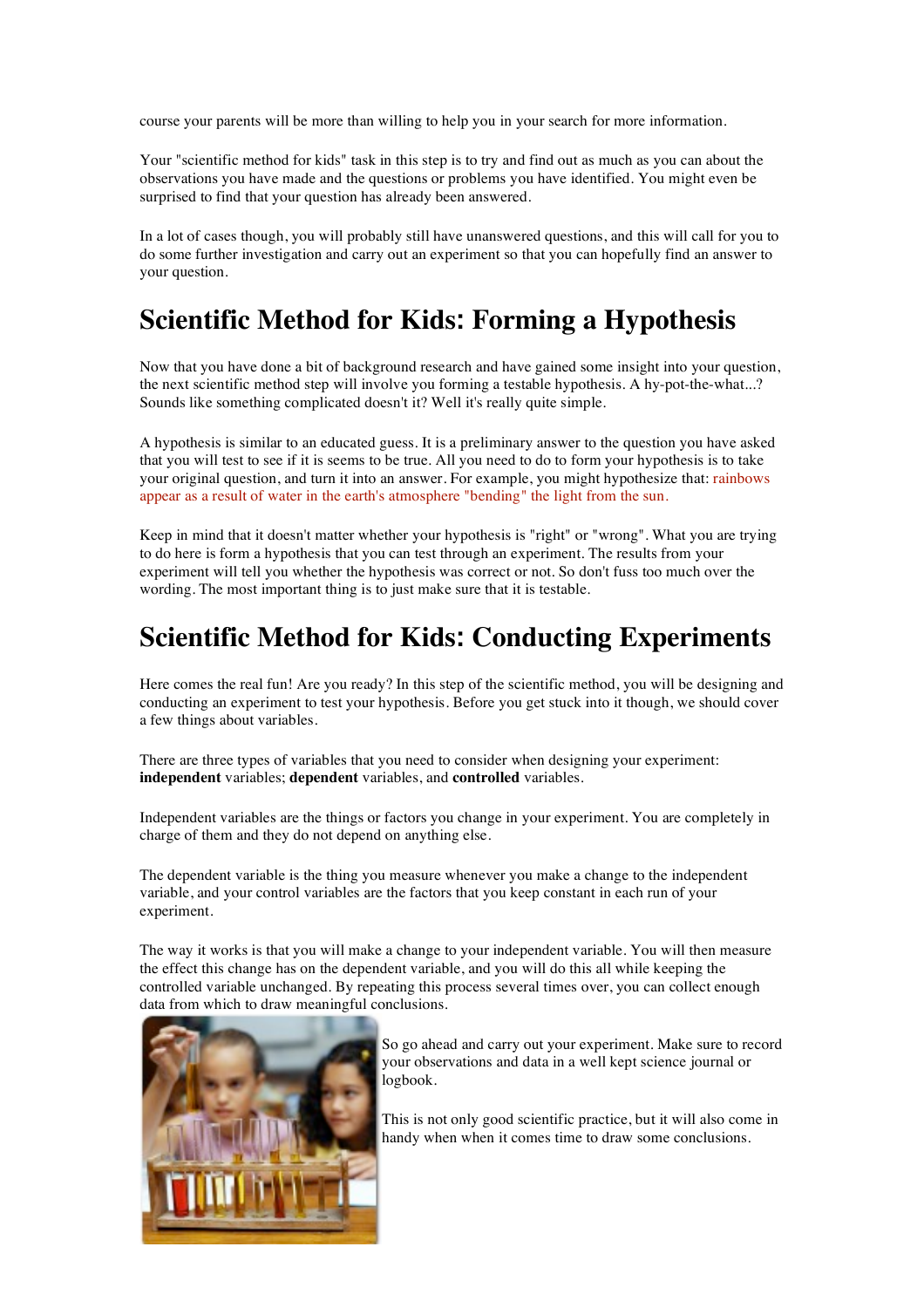If you are still unsure as to where to start, here is a great guide on how to design science experiments.

#### **Scientific Method for Kids: Drawing Conclusions**

The final steps of the scientific method will involve analyzing the data you have collected throughout your experiment and drawing conclusions on that data. The main aim here is to summarize the findings of your experiment and to determine whether the experimental evidence supports or refutes your original hypothesis.

What did you learn from your experiment? Did you happen to find the answers to your questions? How about your experimental results; did they agree with your hypothesis? If indeed they seemed to agree, to what extent did this take place?

Or was your hypothesis "way off ?" If it was, there's no need to sweat; what you can do is repeat your experiment a few times over to see what the new results may reveal. This is good scientific practice and who knows? you might discover something even more interesting the next time around.

If you are really determined to get to the bottom of the issue, what you can do is form a new hypothesis and work through the scientific method steps again. You would have gained a lot of valuable information from your first experiment. What's more is that as you continue in this fashion; that is from observations to hypotheses to experiments, you will eventually hone in on a correct hypothesis.

#### **More Scientific Method for Kids Resources**

Hopefully, you now have a clearer understanding of the scientific inquiry process and how to go about applying it to your own science experiments. If you enjoyed this scientific method for kids article, below are a few additional science for kids resources you might also find useful.